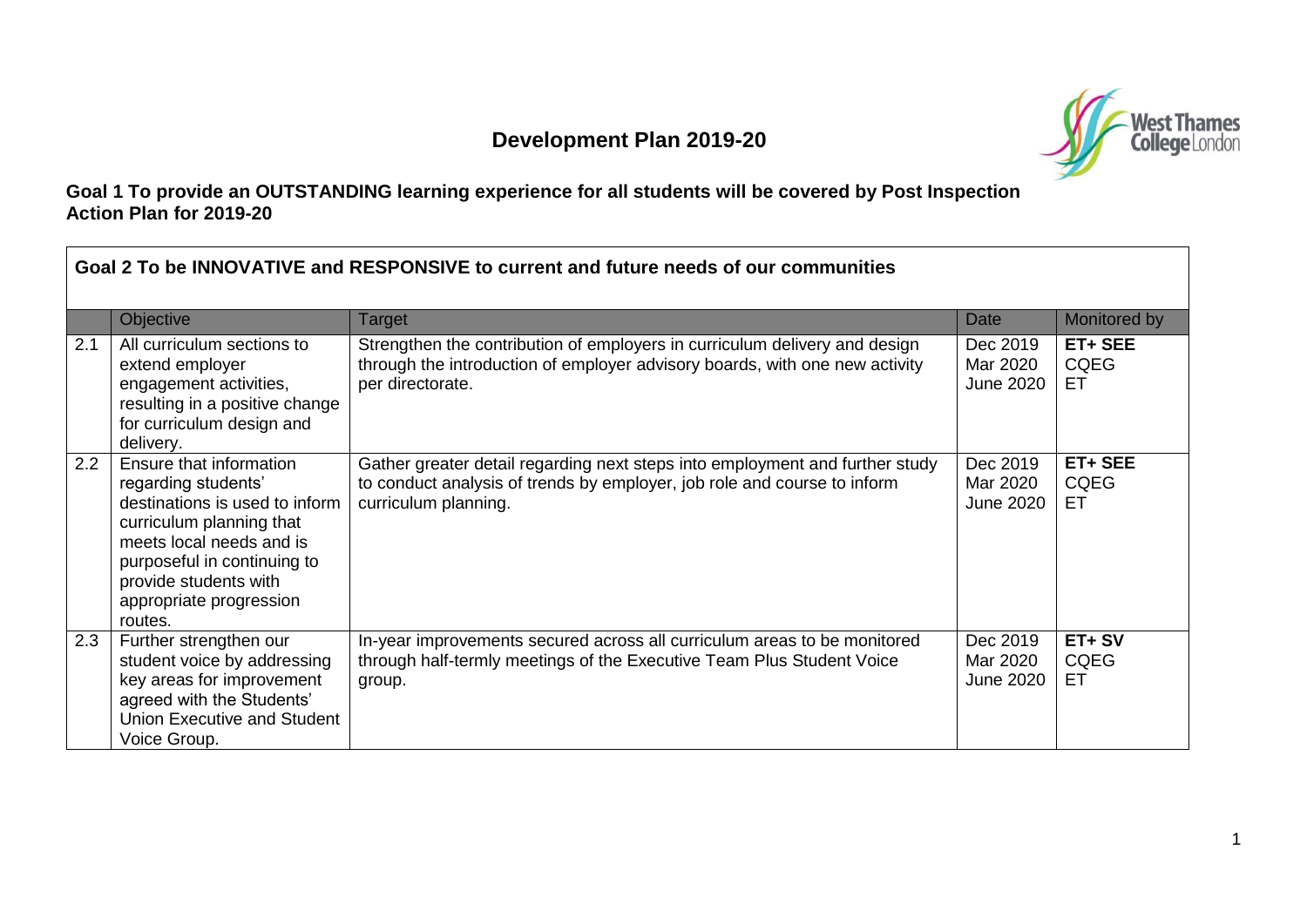| 2.4 | Ensure enrolment in-year                                 | Conduct thorough review of 2019-20 student recruitment cycle to strengthen       | Dec 2019         | ET+ SEE     |  |
|-----|----------------------------------------------------------|----------------------------------------------------------------------------------|------------------|-------------|--|
|     | and recruitment activities                               | and extend as required activities in-year to increase conversion of internal and | Mar 2020         | <b>CQEG</b> |  |
|     | planned for 2019-20                                      | external applicants to enrolments.                                               | <b>June 2020</b> | ET          |  |
|     | recruitment, secure student                              |                                                                                  |                  |             |  |
|     | numbers to meet allocations                              | Internal progression target: ensure 900 internal students aged 16-18 on          |                  |             |  |
|     | with timely actions taken in                             | Programmes of Study have their place for 2020-21 secured by end of June          |                  |             |  |
|     | any areas of concern.                                    | 2020.                                                                            |                  |             |  |
|     |                                                          |                                                                                  |                  |             |  |
|     |                                                          | External targets: Secure 2,200 applications for full-time Programmes of Study    |                  |             |  |
|     |                                                          | by end of June 2020 leading to 800 enrolments made by end of September           |                  |             |  |
|     |                                                          | 2020.                                                                            |                  |             |  |
| 2.5 | Grow and diversify income                                | Establish new opportunities through partnership working with The Rise School     | Dec 2019         | ET+RES      |  |
|     | through increased                                        | 6th Form at Isleworth and develop a sustainable curriculum offer at the Skills   | Mar 2020         | $ET + F&F$  |  |
|     | partnership work and the                                 | + Logistics Centre with the Woodbridge Park Education Service.                   | June 2020        | ET          |  |
|     | development of new                                       | Income target: £138k                                                             |                  |             |  |
|     | opportunities.                                           |                                                                                  |                  |             |  |
|     |                                                          |                                                                                  |                  |             |  |
|     | Goal 3 To provide an EXCELLENT environment and resources |                                                                                  |                  |             |  |

|     | Objective                                                                                                                                                                                               | Target                                                                                                                                                | Date                                     | Monitored by                    |
|-----|---------------------------------------------------------------------------------------------------------------------------------------------------------------------------------------------------------|-------------------------------------------------------------------------------------------------------------------------------------------------------|------------------------------------------|---------------------------------|
| 3.1 | Provide a highly skilled<br>workforce to meet the<br>current and future demands<br>of the curriculum, supporting<br>the College's drive to provide<br>outstanding teaching,<br>learning and assessment. | The implementation of a comprehensive CPD programme focusing on priority<br>areas including staff well-being, which is evaluated and impact measured. | Dec 2019<br>Mar 2020<br><b>June 2020</b> | <b>HREG</b><br>ET<br><b>CMT</b> |
| 3.2 | Develop the programme of<br>leadership and management<br>training supporting the<br>College's goal to have<br>outstanding Leadership &<br>Management.                                                   | Continue to develop the Leadership & Management programme which began<br>in 2017-18, with final module to be delivered by March 2020.                 | Dec 2019<br>Mar 2020<br><b>June 2020</b> | <b>HREG</b><br>ET<br><b>CMT</b> |